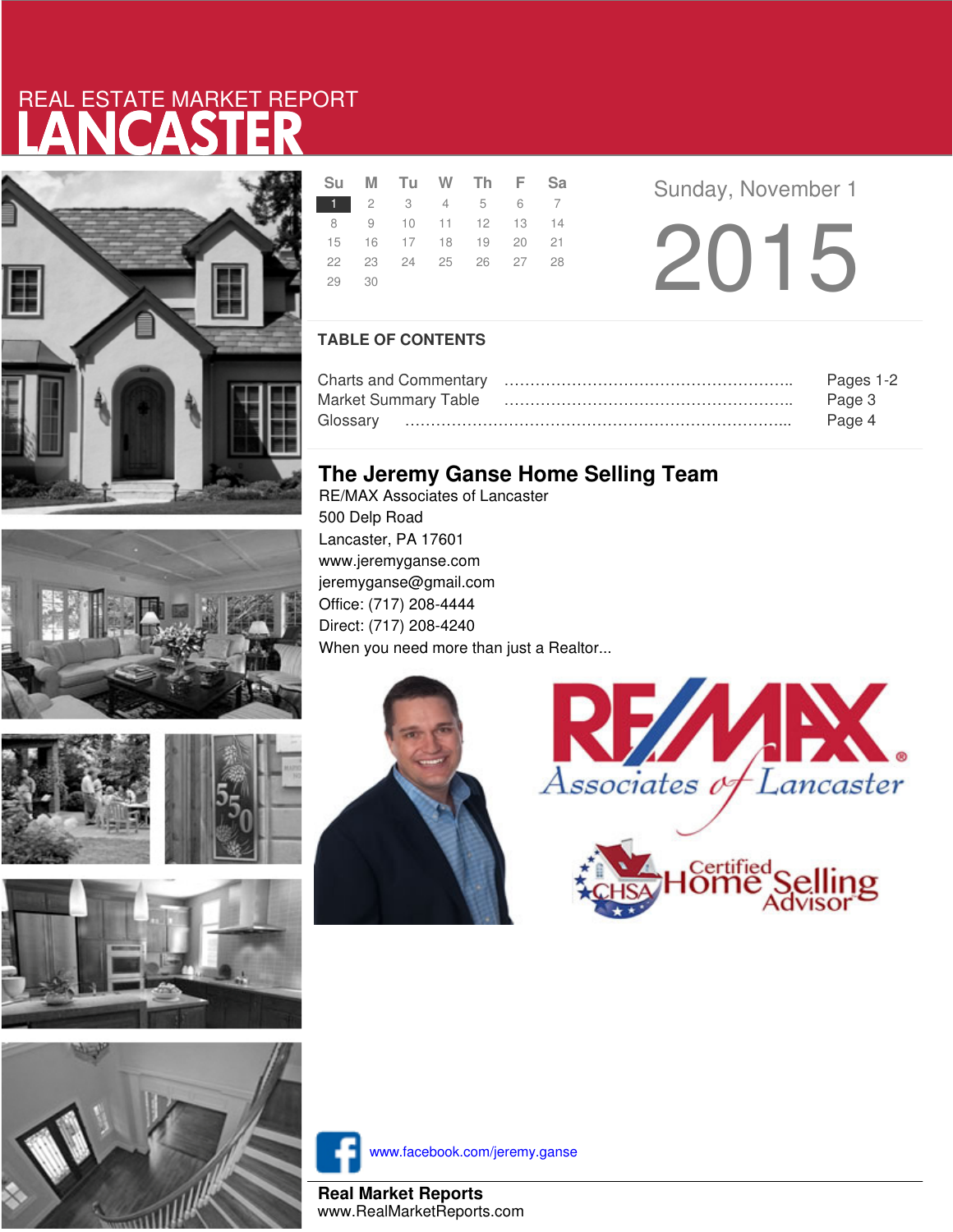

Sunday, November 1, 2015

## The Jeremy Ganse Home Selling Team

jeremyganse@gmail.com RE/MAX Associates of Lancaster Office: (717) 208-4444

at the real estate market. Currently there are 725 sales pending in the market overall, leaving 2226 listings still for sale. The resulting pending ratio is 24.6% (725 divided by 2,951). So you might be asking yourself, that's great... but what exactly does it mean? I'm glad you asked! *Let's take a look*

The pending ratio indicates the supply & demand of the market. Specifically, a high ratio means that listings are in demand and quickly going to contract. Alternatively, a low ratio means there are not enough qualified buyers for the existing supply.

**"Current inventory is described as mildly active."**

Taking a closer look, we notice that the \$150K - \$200K price range has a relatively large number of contracts pending sale.

We also notice that the \$150K - \$200K price range has a relatively large inventory of properties for sale at 384 listings. The average list price (or asking price) for all properties in this market is \$254,982.





A total of 3046 contracts have closed in the last 6 months with an average sold price of \$204,963. Breaking it down, we notice that the \$150K - \$200K price range contains the highest number of sold listings.

Alternatively, a total of 1842 listings have failed to sell in that same period of time. Listings may fail to sell for many reasons such as being priced too high, having been inadequately marketed, the property was in poor condition, or perhaps the owner had second thoughts about selling at this particular time. The \$100K - \$150K price range has the highest number of off-market listings at 350 properties.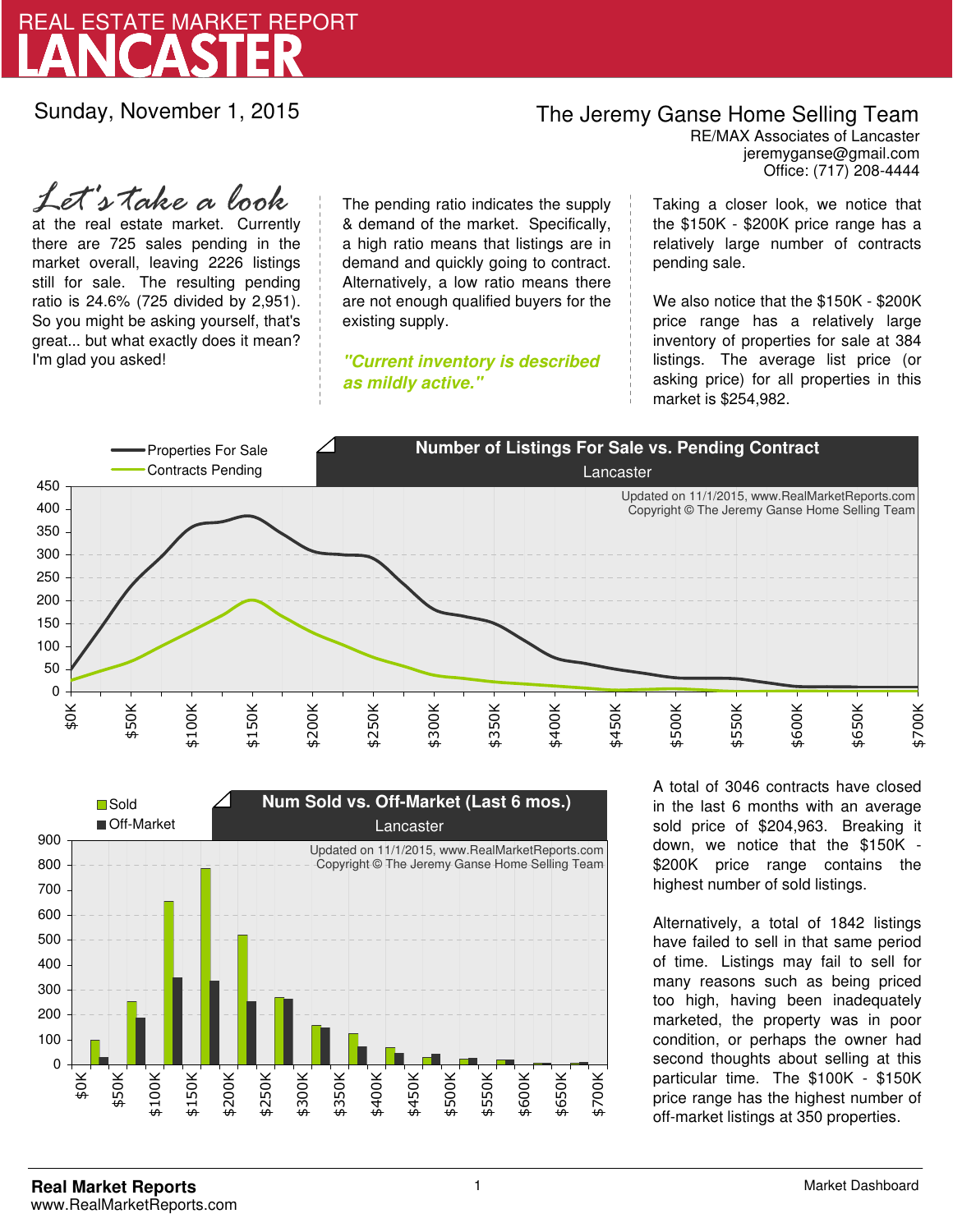# LANCASTER REAL ESTATE MARKET REPORT

Sunday, November 1, 2015

## The Jeremy Ganse Home Selling Team

jeremyganse@gmail.com RE/MAX Associates of Lancaster Office: (717) 208-4444

Looking at the chart to the right, you might be wondering why average days on market (DOM) is important. This is a useful measurement because it can help us to determine whether we are in a buyer's market (indicated by high DOM), or a seller's market (indicated by low DOM). Active listings (properties for sale) have been on the market for an average of 145 days.

Analysis of sold properties for the last six months reveals an average sold price of \$204,963 and 54 days on market. Notice that properties in the \$450K - \$500K price range have sold quickest over the last six months.

The recent history of sales can be seen in the two charts below. The average sold price for the last 30 days was \$202,378 with an average DOM of 57 days.

Since the recent DOM is greater than the average DOM for the last 6 months, it is a negative indicator for demand. It is always important to realize that real estate markets can fluctuate due to many factors, including shifting interest rates, the economy, or seasonal changes.



### **"The average list-to-sales ratio for this area is 97.8%."**

Ratios are simple ways to express the difference between two values such as list price and sold price. In our case, we typically use the list-to-sale ratio to determine the percentage of the final list price that the buyer ultimately paid. It is a very common method to help buyers decide how much to offer on a property.

Analysis of the absorption rate indicates an inventory of 4.4 months based on the last 6 months of sales. This estimate is often used to determine how long it would take to sell off the current inventory of properties if all conditions remained the same. It is significant to mention that this estimate does not take into consideration any additional properties that will come onto the market in the future.



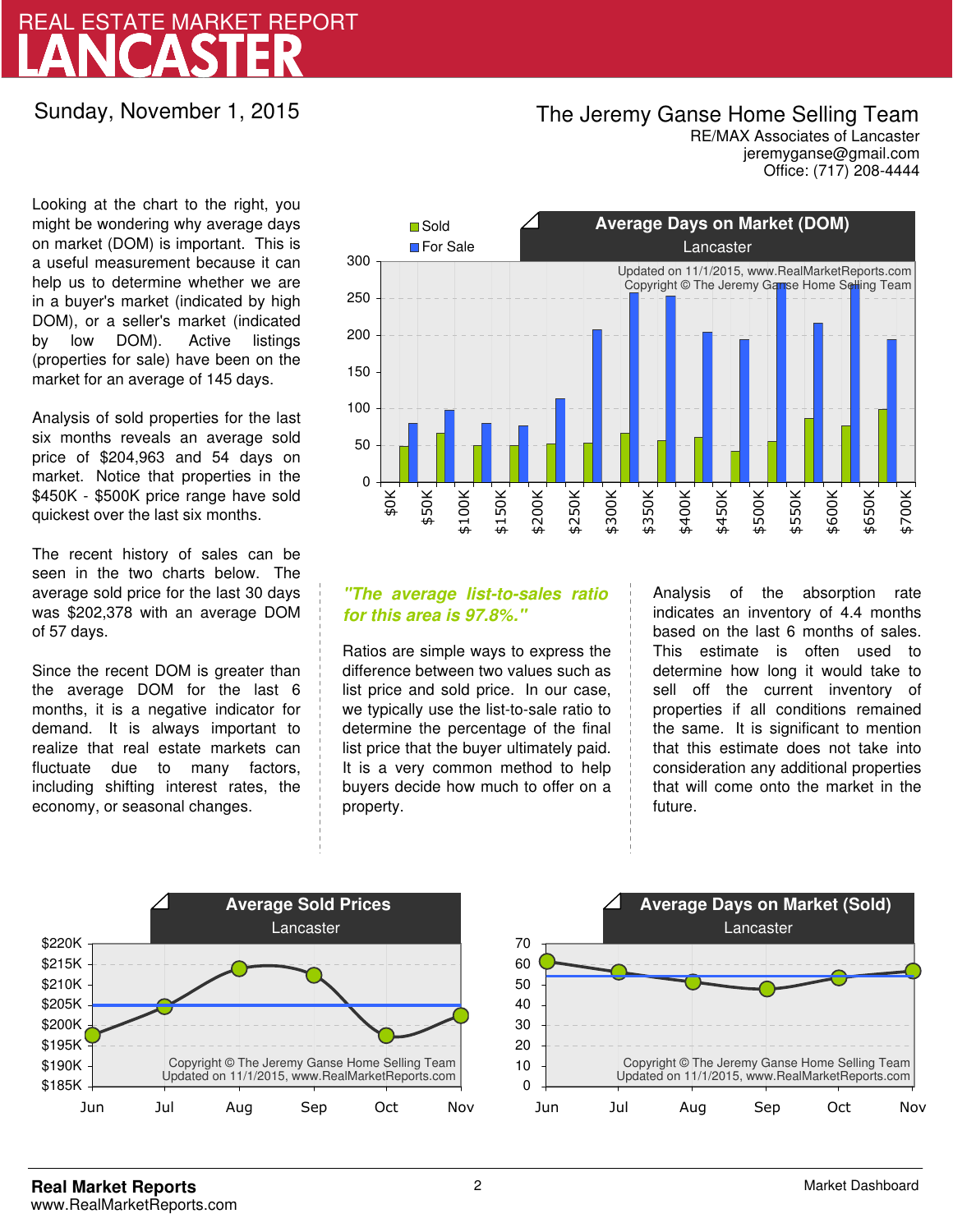# LANCASTER REAL ESTATE MARKET REPORT

Sunday, November 1, 2015

# The Jeremy Ganse Home Selling Team

jeremyganse@gmail.com RE/MAX Associates of Lancaster Office: (717) 208-4444

|                                    |                    | <b>Contracts Pending [2]</b> |            |                   |                 |         | Off-Market in the Last 6 Months [3] |              |            |                   |                   | <b>Absorption Rate</b> |  |              |      |
|------------------------------------|--------------------|------------------------------|------------|-------------------|-----------------|---------|-------------------------------------|--------------|------------|-------------------|-------------------|------------------------|--|--------------|------|
|                                    |                    | For Sale <sup>[1]</sup>      |            |                   |                 |         | Sold in the Last 6 Months [4]       |              |            |                   |                   |                        |  |              |      |
|                                    | <b>Price Range</b> | Total                        | Avg        | Avg               | Total           | Pending | <b>Total</b>                        | <b>Total</b> | Avg        | Avg Orig          | Avg               | Avg                    |  | List to      | Mos. |
| Min.                               | Max.               | <b>Num</b>                   | <b>DOM</b> | <b>List Price</b> | <b>Num</b>      | Ratio   | <b>Num</b>                          | <b>Num</b>   | <b>DOM</b> | <b>List Price</b> | <b>List Price</b> | <b>Sold Price</b>      |  | <b>Sales</b> |      |
| \$0                                | \$49,999           | 48                           | 81         | \$40,417          | 25              | 34.2%   | 29                                  | 99           | 50         |                   | \$39,218          | \$34,600               |  | 88.2%        | 2.9  |
| \$50,000                           | \$99,999           | 231                          | 98         | \$76,553          | 67              | 22.5%   | 187                                 | 255          | 67         |                   | \$81,697          | \$76,775               |  | 94.0%        | 5.4  |
| \$100,000                          | \$149,999          | 360                          | 81         | \$129,602         | 133             | 27.0%   | 350                                 | 656          | 51         |                   | \$132,333         | \$129,149              |  | 97.6%        | 3.3  |
| \$150,000                          | \$199,999          | 384                          | 78         | \$176,799         | 201             | 34.4%   | 337                                 | 788          | 50         |                   | \$177,937         | \$174,906              |  | 98.3%        | 2.9  |
| \$200,000                          | \$249,999          | 308                          | 114        | \$228,875         | 130             | 29.7%   | 253                                 | 522          | 52         |                   | \$226,988         | \$223,331              |  | 98.4%        | 3.5  |
| \$250,000                          | \$299,999          | 292                          | 208        | \$276,515         | 76              | 20.7%   | 264                                 | 269          | 53         |                   | \$277,067         | \$271,685              |  | 98.1%        | 6.5  |
| \$300,000                          | \$349,999          | 181                          | 258        | \$328,944         | 37              | 17.0%   | 150                                 | 157          | 67         |                   | \$328,193         | \$323,008              |  | 98.4%        | 6.9  |
| \$350,000                          | \$399,999          | 150                          | 254        | \$378,138         | 22              | 12.8%   | 74                                  | 126          | 57         |                   | \$380,212         | \$372,035              |  | 97.8%        | 7.1  |
| \$400,000                          | \$449,999          | 75                           | 205        | \$425,202         | 13              | 14.8%   | 48                                  | 68           | 61         |                   | \$430,444         | \$423,200              |  | 98.3%        | 6.6  |
| \$450,000                          | \$499,999          | 50                           | 194        | \$477,686         | 4               | 7.4%    | 42                                  | 29           | 43         |                   | \$484,341         | \$475,269              |  | 98.1%        | 10.3 |
| \$500,000                          | \$549,999          | 31                           | 271        | \$530,968         | $7\overline{ }$ | 18.4%   | 27                                  | 22           | 56         |                   | \$537,353         | \$522,931              |  | 97.3%        | 8.5  |
| \$550,000                          | \$599,999          | 29                           | 216        | \$581,758         | 1               | 3.3%    | 19                                  | 20           | 88         |                   | \$595,098         | \$569,661              |  | 95.7%        | 8.7  |
| \$600,000                          | \$649,999          | 12                           | 270        | \$633,142         | $\overline{c}$  | 14.3%   | $\overline{7}$                      | 8            | 77         |                   | \$643,799         | \$627,199              |  | 97.4%        | 9.0  |
| \$650,000                          | \$699,999          | 11                           | 195        | \$684,763         | 1               | 8.3%    | 12                                  | 8            | 100        |                   | \$702,538         | \$680,513              |  | 96.9%        | 8.3  |
| \$700,000                          | $+$                | 64                           | 181        | \$963,847         | 6               | 8.6%    | 43                                  | 19           | 65         |                   | \$853,805         | \$820,853              |  | 96.1%        | 20.2 |
| <b>Market Summary &gt;&gt;&gt;</b> |                    | 2,226                        | 145        | \$254,982         | 725             | 24.6%   | 1,842                               | 3,046        | 54         |                   | \$209,529         | \$204,963              |  | 97.8%        | 4.4  |

Status = [1] A; [2] P; [3] E, L, W; [4] C

County = Lancaster

-

Property Type = Residential/Farm

Date Range = 05/03/2015 to 11/01/2015 10 11/01/2015